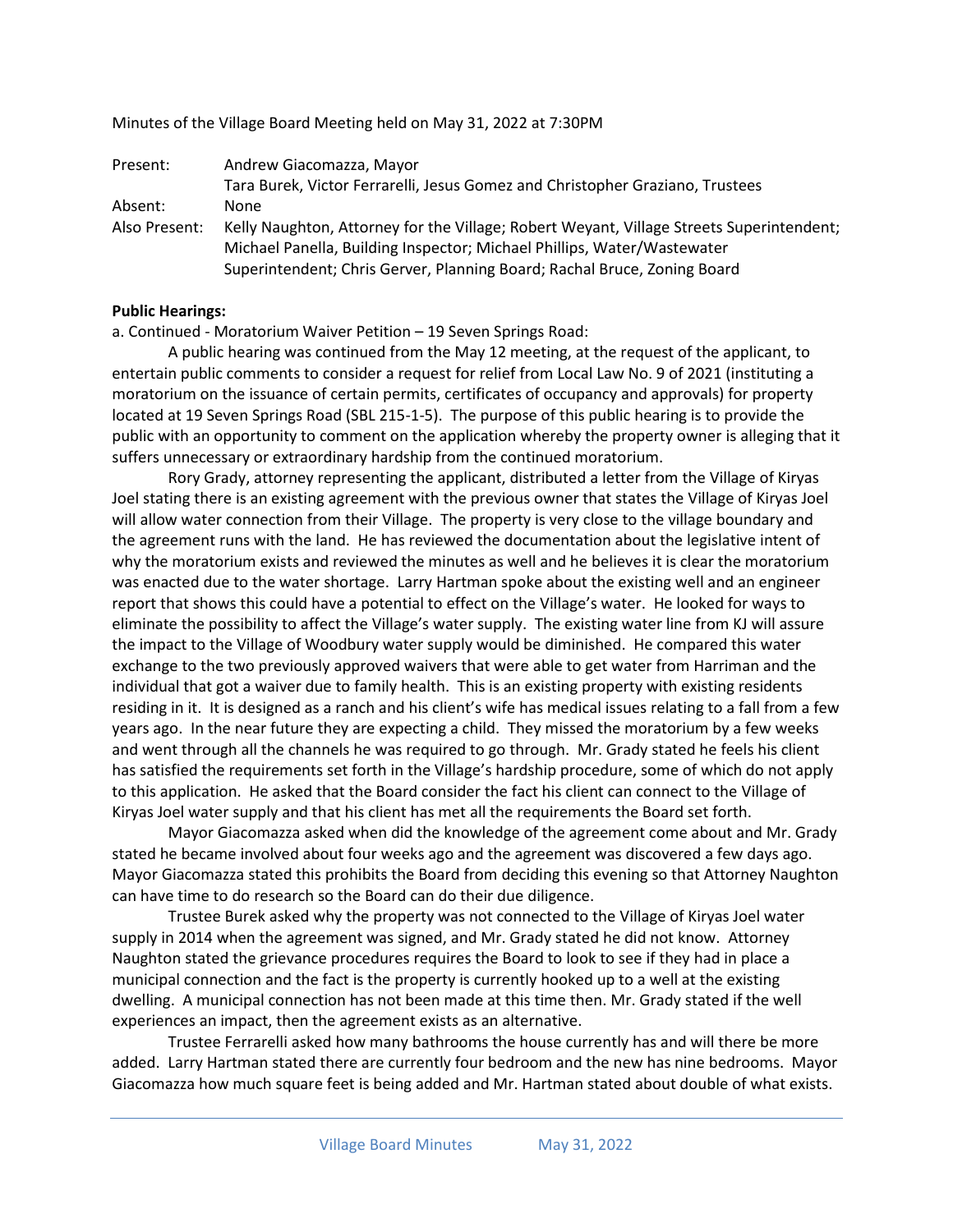It has an existing well and understands that with more bedroom more water will be used. Two years ago, he had prepared plans for his client and then the Board passed the Ridge Preservation Law. Four months into the process of complying with the Ridge Preservation Law, the Board then passed the moratorium. His client has a right to build and understands the Board must take away a person's rights to solve the water issue. The additional five bedrooms effect on the existing well is questionable. He feels this really proves to be an unnecessary hardship. Trustee Ferrarelli asked how many bathrooms currently exist and how many are proposed. Mr. Hartmann stated the home currently has three and there will seven, two half-baths, with the new plans.

Trustee Gomez asked if the style would remain a ranch and Mr. Hartmann stated yes since a one-story home is early to walk for his client's wife. Trustee Gomez stated he does not understand where the hardship is, noting adding more bedrooms/bathrooms will affect the water usage. Mr. Hartmann stated the hardship is that there will be little additional water used for the extra bedrooms/bathrooms. Trustee Gomez stated by producing the agreement has an option he believes it proves how likely it will be that the well will not be able to serve the house. Trustee Graziano stated it does not matter since the well is coming from the same aquifer.

Trustee Graziano stated the fact that the Board approved waivers for other applications is irrelevant since each application holds its own merits. He feels stating the application is replacing a single-family home with another single-family is misleading as the size is doubling. He also noted it does not matter if it is a private well because the existing well is not big enough to serve the house of the planned size and it is also being fed from the same aquifer. He asked if there is any Woodbury infrastructure in that area that exists to provide municipal water to this house and Superintendent Phillips stated there are no existing water mains in the area. Mr. Grady stated it was never the intention to mislead the Board and that he used past parameters to prepare his statement for the Board. Regarding water usage, he read the Village's engineer opinion that was issued that stated it could impact the water usage but then it could be interpreted that it could not. Trustee Graziano does not believe that is how that is interpreted. Mr. Hartmann stated the change is minimum and this is an unnecessary hardship for an individual that has been waiting a year to be allowed to move forward. There is minimal potential of an impact to the water due to the existing well. Trustee Graziano understands what they are saying but the water from the Village of Harriman is different the water from this area being discussed. The water from the Village of Kiryas Joel has shown an impact on the water in Woodbury due to the impact on the aquifer. Mr. Grady asked if the Village of Kiryas Joel connection would affect the aquifer, why is that one of the options listed in the procedures. Trustee Graziano stated there is an area of Woodbury that is serviced by the Village of Harriman which is a different aquifer. Attorney Naughton clarified the request is an exemption from the moratorium, not permission to connect to the Village of Kiryas Joel. The Board needs to decide whether the application has met the requirements to qualify for waiver.

The property owner spoke about his wife's medical condition. He bought this house with plans to renovate it so it would be easier for her to walk around. The process before the Planning Board took longer than expected and then the moratorium was enacted. He has five children and other family members that want to state with him. He begged the Board to grant him the waiver.

Maria Hunter stated the application lists the homes as being at 19 Seven Springs Road, but the legal address is 19 Seven Springs *Mountain* Road. She noted the SBL on the application is incorrect as well. She is familiar with the location of the home and she has no recollection of the owner ever appearing before a Woodbury Board requesting permission to connect to water in the neighboring municipality. In the past, the Village has denied a property owner from getting water from the Village of Kiryas Joel.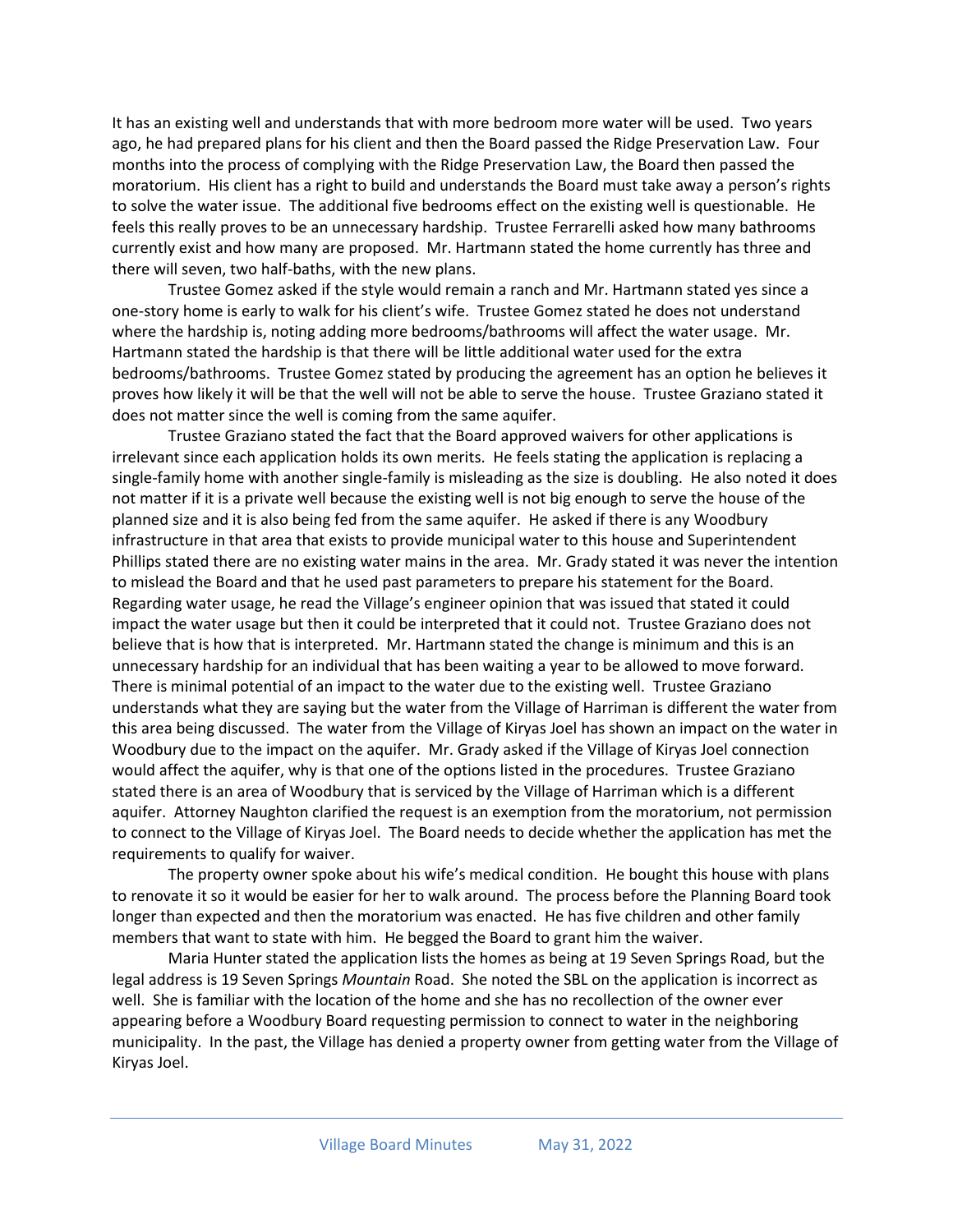Mayor Giacomazza asked the Board if they feel there is enough evidence presented for the Board to decision to be made. Attorney Naughton does not think what was presented needs to be investigated further, and the Board should be able to render a decision.

With no further comments, a motion was offered by Trustee Gomez, seconded by Trustee Burek, to close the public hearing.

**ADOPTED** AYES 5 Giacomazza, Burek, Ferrarelli, Gomez, Graziano NOES 0

Motion was then offered by Trustee Graziano, seconded by Trustee Ferrarelli, to direct Attorney Naughton to draft an unfavorable resolution based on the evidence and the Board's comments this evening.

| <b>ADOPTED</b> | AYES 5 | Giacomazza, Burek, Ferrarelli, Gomez, Graziano |
|----------------|--------|------------------------------------------------|
|                | NOES 0 |                                                |

b. Continued – Moratorium Waiver Petition – 20 Centre Drive:

A public hearing was continued from the May 12 meeting, due to a publication error, to entertain public comments to consider a request for relief from Local Law No. 9 of 2021 (instituting a moratorium on the issuance of certain permits, certificates of occupancy and approvals) for property located at 20 Centre Drive (SBL 225-2-1.12). The purpose of this public hearing is to provide the public with an opportunity to comment on the application whereby the property owner is alleging that it suffers unnecessary or extraordinary hardship from the continued moratorium.

With no further comments, a motion was offered by Trustee Burek, seconded by Trustee Gomez, to close the public hearing.

**ADOPTED** AYES 5 Giacomazza, Burek, Ferrarelli, Gomez, Graziano

NOES 0

Mayor Giacomazza noted at the last meeting the Board directed Attorney Naughton to draft a favorable resolution which will be entertained later on the agenda.

c. Moratorium Waiver Petition – 95 Maher Lane:

A public hearing was held to entertain public comments to consider a request for relief from Local Law No. 9 of 2021 (instituting a moratorium on the issuance of certain permits, certificates of occupancy and approvals) for property located at 95 Maher Lane (Old Glory Mall). The purpose of this public hearing is to provide the public with an opportunity to comment on the application whereby the property owner is alleging that it suffers unnecessary or extraordinary hardship from the continued moratorium. The public notice was printed in the Times Herald Record on May 24, 2022, and the following comments were received:

Johnny Chew, property manager requesting a hardship, that there are two properties seeking a waiver: one wants to expand and the other wants to open. He has a private well and the application is for the entire property, not for a specific store.

Trustee Graziano asked if he is looking to add seating to one of the locations and Mr. Chew stated yes, and the ability to host parties without causing the need to rearrange the entire store. He stated he does not hit the maximum capacity and it is more for a convenience to him, noting the number of customers will not change. Trustee Graziano stated a study showing how the additional size of the one store would affect the water usage of that location should be conducted.

Trustee Gomez asked if there will be additional bathrooms and Mr. Chew stated no. He also noted he purchases water for cooking due to the taste. The only water used is for bathrooms, washing hands and dishes. One location is a restaurant, and the other is a doctor's office or nail salon.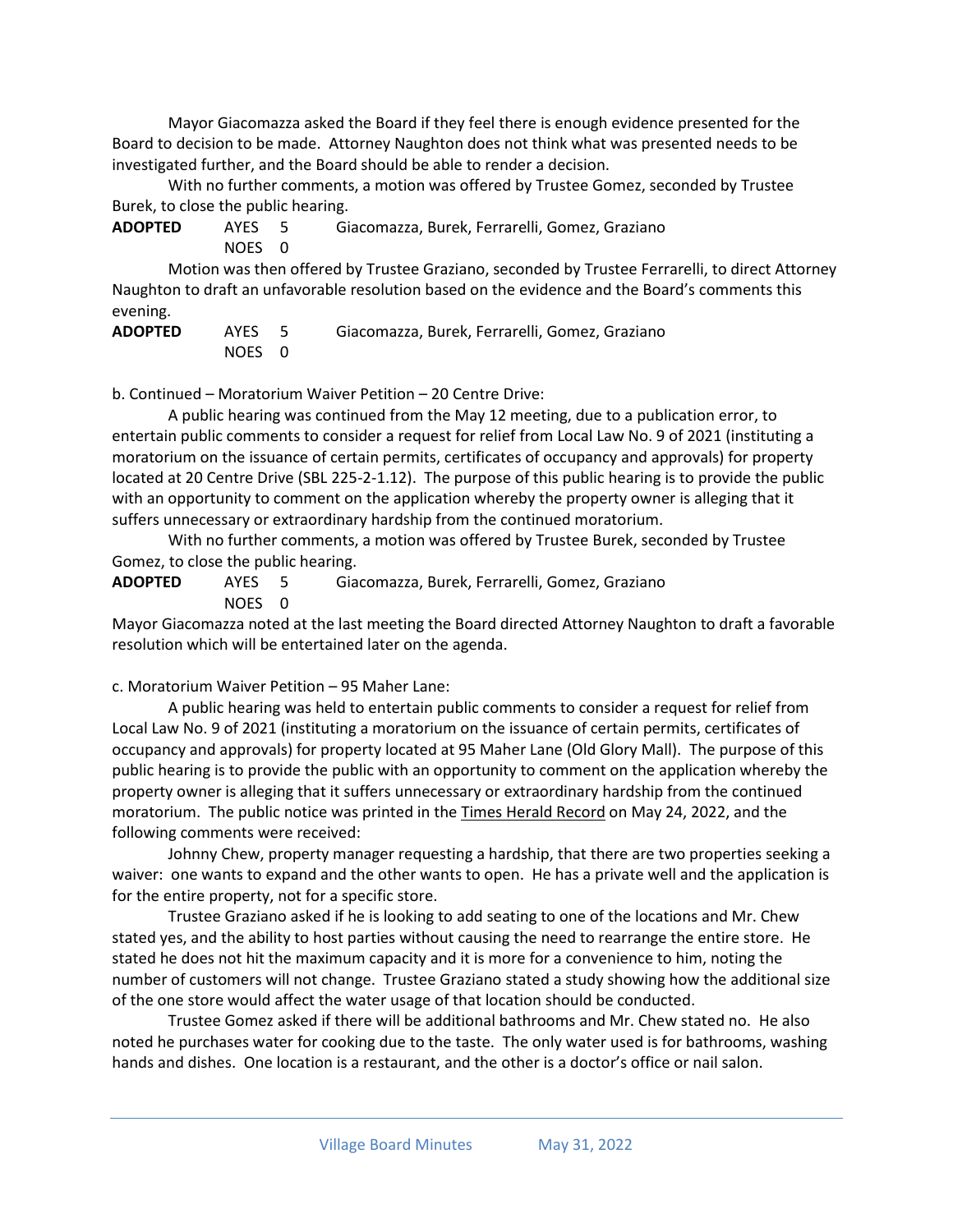Trustee Ferrarelli asked if the well will be able to support the additional usage and Mr. Chew stated he does not expect the extra space to increase his business nor does me expect a big enough impact where it will affect his water usage.

Trustee Burek stated she agrees the applicant should produce a report showing that there would be no impact on the water with the planned changes. Mr. Chew stated the Village Engineer did a water study for the zoning that had an inquiry with the sewage, and it was part of his Planning Board application. Trustee Graziano gave him suggestions on what he should include in his report to prove to the Village Board the impact to the water.

With no further comments, a motion was offered by Trustee Ferrarelli, seconded by Trustee Burek, to close the public hearing.

**ADOPTED** AYES 4 Giacomazza, Burek, Ferrarelli, Gomez NOES 1 Graziano

Trustee Graziano stated there is not enough information provided. When it is received the public will need to be able to comment it.

Motion was then offered by Trustee Gomez, seconded by Trustee Burek, to direct Attorney Naughton to draft a favorable resolution based on the evidence and the Board's comments this evening.

**ADOPTED** AYES 4 Giacomazza, Burek, Ferrarelli, Gomez

NOES 1 Graziano

d. Introductory Local Law 3 of 2022 – Fire Prevention:

A public hearing was held to entertain public comments on Introductory Local Law 3 of 2022 which would amend Chapter 154 of the Village Code entitled "Fire Prevention" to provide for a requirement for the installation of Knoxboxes®. The public notice as printed in the Times Herald Record on May 24, 2022 and the following comments were received:

Mayor Giacomazza stated comments from the Planning Board have not yet been received, it is scheduled to be discussed at their meeting this week.

With no further comments received, a motion was offered by Trustee Graziano, seconded by Trustee Burek, to continue the public hearing to June 9, 2022.

**ADOPTED** AYES 5 Giacomazza, Burek, Ferrarelli, Gomez, Graziano NOES 0

e. Introductory Local Law 4 of 2022 – Videoconferencing:

A public hearing was held to entertain public comments on Introductory Local Law 4 of 2022 which would authorize the Village public bodies to use videoconferencing technology to participate in public meetings. The public notice was printed in the Times Herald Record on May 24, 2022.

No comments were received.

Motion was offered by Trustee Burek, seconded by Trustee Gomez, to close the public hearing. **ADOPTED** AYES 5 Giacomazza, Burek, Ferrarelli, Gomez, Graziano

NOES 0

Motion was then offered by Trustee Graziano, seconded by Trustee Burek, to adopt Local Law 3 of 2022 entitled "Videoconferencing" as printed at the end of these minutes.

# **ADOPTED BY ROLL CALL AS FOLLOWS:**

| Mayor Giacomazza   | YES |
|--------------------|-----|
| Trustee Burek      | YES |
| Trustee Ferrarelli | YES |
| Trustee Gomez      | YES |
| Trustee Graziano   | YES |
|                    |     |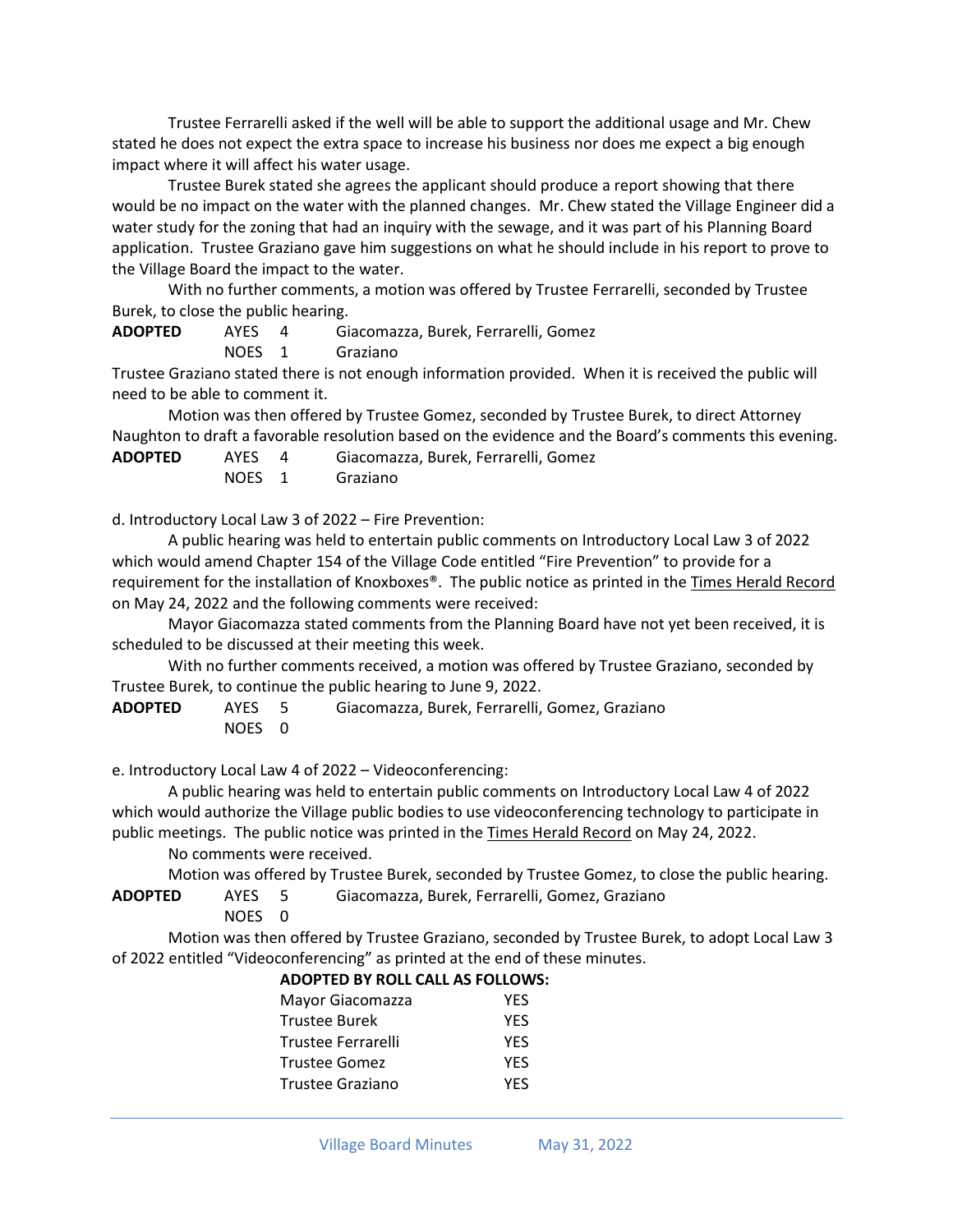#### **Public Comment on Agenda Items Only** *No comments were received.*

#### **Administrative Business:**

a. Acceptance of Minutes:

Motion was offered by Trustee Burek, seconded by Trustee Ferrarelli, to accept receipt of the minutes of the meeting held May 12, 2022.

**ADOPTED** AYES 5 Giacomazza, Burek, Ferrarelli, Gomez, Graziano NOES 0

b. Approval of Abstract:

Motion was offered by Trustee Graziano, seconded by Trustee Ferrarelli, to approve Abstract 22 containing vouchers 212196 - 212345 and totaling \$862,785.28.

| <b>ADOPTED</b> | AYES 5 | Giacomazza, Burek, Ferrarelli, Gomez, Graziano |
|----------------|--------|------------------------------------------------|
|                | NOES 0 |                                                |

### c. Fire Department Equipment Request:

Motion was offered by Trustee Gomez, seconded by Trustee Burek, to approve Fire Department Equipment Request 2022-17 totaling approximately \$820.50 for the purchase of one pager for the Chief.

| <b>ADOPTED</b> | AYES 5 | Giacomazza, Burek, Ferrarelli, Gomez, Graziano |
|----------------|--------|------------------------------------------------|
|                | NOES 0 |                                                |

d. Resolution – Re-Levy of Previously Exempt Property:

Motion was offered by Trustee Graziano, seconded by Trustee Gomez, to adopt the following resolution to re-levy a prorated tax amount due on property(ies) located at various locations that was/were previously eligible for an exemption:

**WHEREAS**, the owner(s) of property was/were eligible for an exemption on property taxes and upon the sale/death this exemption must be removed; and

**WHEREAS**, notification was received by the Village Clerk from the Woodbury Assessor that prorated amount(s) need to be re-levied onto the FY2023/2024 taxes for this/these property(ies).

#### **NOW THEREFORE, BE IT**

**RESOLVED** that the Village Board directs the Village Clerk, Village Tax Collector and any other Village official, employee or agent of the Village to take any and all necessary actions to levy and collect the following amounts on the following affected land(s) in the same manner as all other Village Charges and to take any necessary actions to execute and record a lien upon such land:

|         |             | $206 - 3 - 6.2$ | 19 DePalma Drive HM                            | \$12.44 |
|---------|-------------|-----------------|------------------------------------------------|---------|
|         |             | 245-1-136       | 5 Berkeley Court, HM                           | \$5.16  |
|         |             | $209 - 3 - 8$   | 34 Olympus Road, HM                            | \$97.76 |
|         |             | 255-1-64        | 17 Stillman Wye, Monroe                        | \$66.22 |
|         |             | $219 - 2 - 7$   | 90 Weygant Hill Road, HM                       | \$2.93  |
| ADOPTED | <b>AYES</b> | 5               | Giacomazza, Burek, Ferrarelli, Gomez, Graziano |         |
|         | <b>NOES</b> |                 |                                                |         |

e. Fire Department – Application for Membership:

Motion was offered by Mayor Giacomazza, seconded by Trustee Gomez, to approve the application for membership to the Woodbury Fire Department (Highland Mills Fire Company) received from Matthew Heady, pending physical.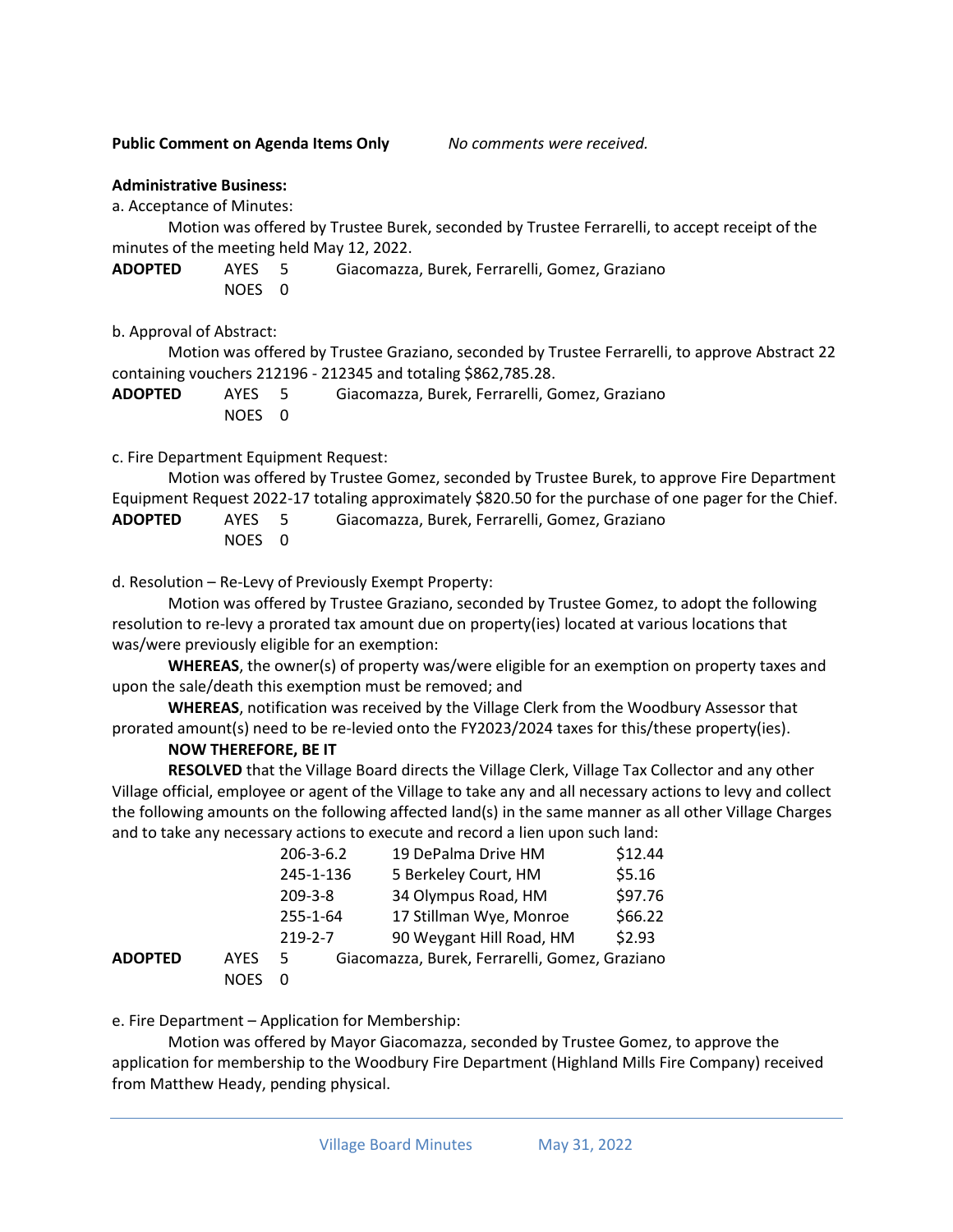| ADOPTED | AYES 5 | Giacomazza, Burek, Ferrarelli, Gomez, Graziano |
|---------|--------|------------------------------------------------|
|         | NOES 0 |                                                |

### **Old Business:**

a. Decision – Moratorium Waiver Petition – 5 Allegheny Cross:

Motion was offered by Trustee Burek, seconded by Trustee Ferrarelli, to adopt the following resolution granting the applicants petition for a waiver:

**WHEREAS** the Village of Woodbury adopted Local Law No. 9 of 2020 entitled "A Local Law Instituting a Moratorium on Certain Permits, Certificates of Occupancy and Approvals" (the "Moratorium"), after having received reports that the Village's water supply is at a critical juncture; and

**WHEREAS** the purpose of the Moratorium is to protect the public health, safety and welfare of the residents of the Village and to maintain the status quo of residential and nonresidential development in the Village, while the Village explores mitigation efforts to offset the water shortage impacts throughout the Village; and

**WHEREAS** the Moratorium as adopted did not provide for any waivers to its applicability, beyond the exemptions listed therein, but permitted the Board of Trustees to promulgate regulations by Resolution authorizing a hardship waiver process if it subsequently determined that a waiver process is necessary and in the best interest of the Village.

**WHEREAS** on December 23, 2021 and January 27, 2022, the Board of Trustees adopted Resolutions promulgating regulations establishing a hardship waiver process to the Moratorium; and

**WHEREAS** Joel and Rachel Jacob ("the Jacobs") own a piece of property located at 5 Allegheny Cross and known on the tax maps as Section 255, Block 1, Lot 6, which property is proposed to contain a single-family dwelling; and

**WHEREAS** on February 24, 2022, Larry Hartman, the Jacobs' representative submitted an application for an exemption from Local Law No. 9 of 2021 pursuant to the Resolution setting regulations establishing a hardship waiver process.

**NOW, THEREFORE, BE IT RESOLVED**, that the Village of Woodbury Board of Trustees hereby determines as follows:

- 1) The failure to grant this waiver will cause the petitioner extraordinary hardship, substantially unique to its property and circumstances, and such hardship is substantially greater than the hardship, including, but not limited to, financial hardship, necessarily experienced by other applicants having their or its application decisions delayed. Specifically, the Jacobs would be permitted to construct a single-family dwelling with the same number of bedrooms and bathrooms; however, due to the desire to change the layout of the dwelling from a two-story to a one-story dwelling, approval from the Village Architectural Review Board ("ARB") is required, which subjects the application to the current moratorium. Additionally, the Jacobs have indicated that the purpose of requesting a one-story dwelling is so that they can care for their father, who is very ill and cannot use stairs.
- 2) The granting of this waiver will have no clear, adverse effect upon the goals or objectives being now undertaken by the efforts of the Board of Trustees to protect and preserve the water resources of the Village. The Board recognizes that the water usage calculations are based on the bedroom count of a dwelling, and the proposed dwelling will have the same number of bedrooms as one of the model homes that are approved for this property.
- 3) The Applicant has sought this waiver for an action that is harmonious with neighboring uses and the community planning efforts currently underway (i.e., a single-family dwelling in a residential neighborhood).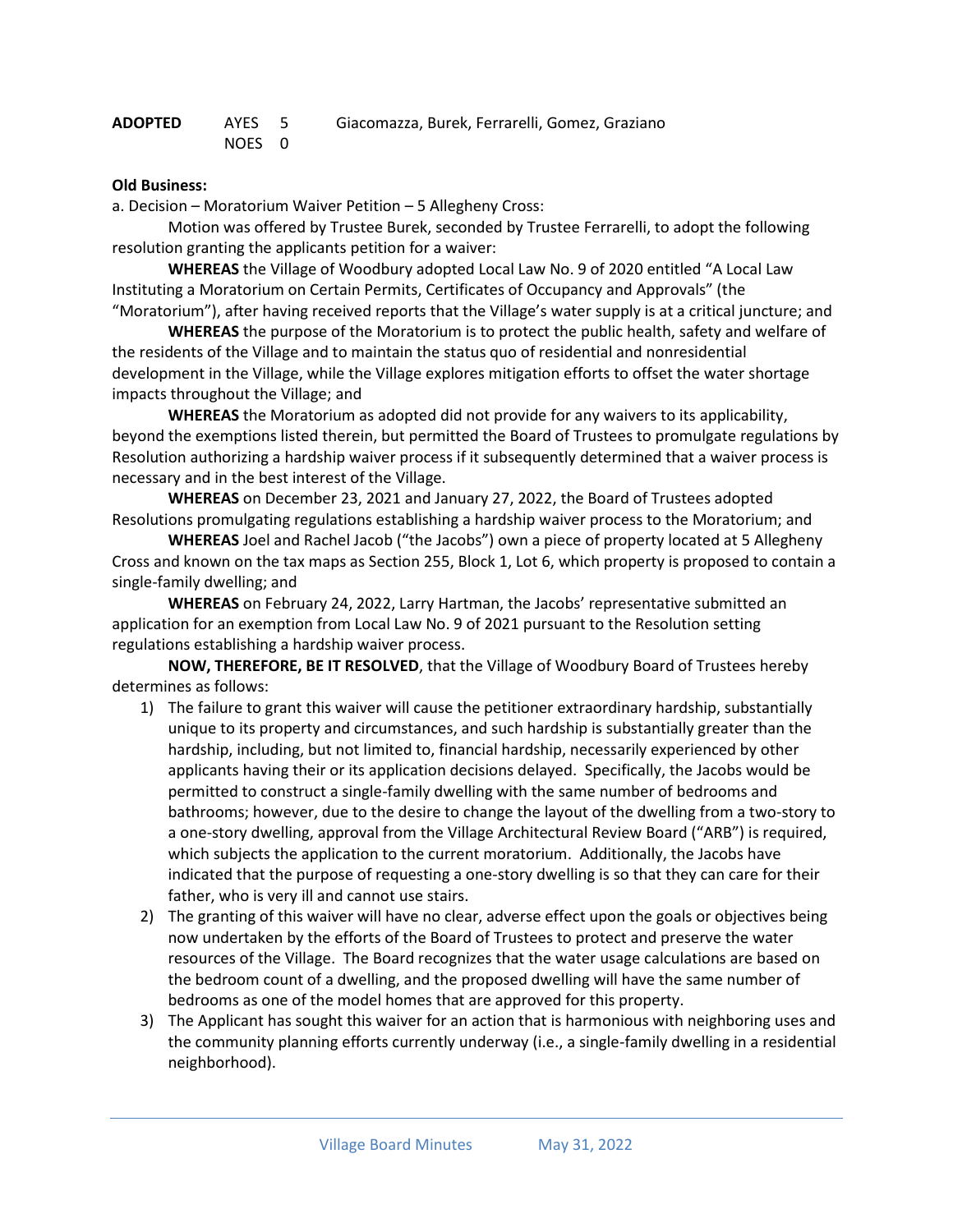- 4) The extraordinary hardship is not the result of any delay, action, or inaction by the applicant, the property owner, or any predecessors-in-interest, and that such alleged hardship has not been self-created. The need for this waiver is not based in whole or in part upon a lack of maintenance or repair of the property. Rather, a dwelling could be constructed on the premises, but since the Jacobs have requested to revise the layout of the dwelling to care for their sick relative, it requires ARB approval.
- 5) The impact of granting this waiver will not be outweighed by the benefit to the community in preserving the status quo pending completion of review of water resources. There will be no additional usage of water resources by permitting the construction of this dwelling, as the Jacobs are not proposing to increase the number of bedrooms in the structure from what is already permitted to be constructed.
- 6) The relief being granted herein is not greater than the relief requested by the Jacobs in their representative's petition, and is not greater than the minimum amount of relief necessary to alleviate the extraordinary hardship found by the Board.
- 7) The unnecessary or extraordinary hardship presented here in is not:
	- a) A concern or objection that the present regulations may be changed by the Village; or
	- b) The delay necessarily incurred in making an application or waiting for a decision on the application for a variance, special permit, site plan, subdivision, or other permit during the period of the moratorium imposed by this Local Law.

# and it is further

**RESOLVED** that based upon the above-noted findings, the Jacob/5 Allegheny Cross application is hereby exempt from compliance with Local Law No. 9 of 2021, and is thereby permitted to proceed to apply for and receive approvals from the Village Planning Board and permits from the Building Department, to the extent they are otherwise entitled to the same.

**ADOPTED** AYES 5 Giacomazza, Burek, Ferrarelli, Gomez, Graziano NOES 0

b. Decision – Moratorium Waiver Petition – 20 Centre Drive:

Motion was offered by Trustee Gomez, seconded by Trustee Burek , to approve the following resolution granting the applicants petition for a waiver:

**WHEREAS** the Village of Woodbury adopted Local Law No. 9 of 2020 entitled "A Local Law Instituting a Moratorium on Certain Permits, Certificates of Occupancy and Approvals" (the "Moratorium"), after having received reports that the Village's water supply is at a critical juncture; and

**WHEREAS** the purpose of the Moratorium is to protect the public health, safety and welfare of the residents of the Village and to maintain the status quo of residential and nonresidential development in the Village, while the Village explores mitigation efforts to offset the water shortage impacts throughout the Village; and

**WHEREAS** the Moratorium as adopted did not provide for any waivers to its applicability, beyond the exemptions listed therein, but permitted the Board of Trustees to promulgate regulations by Resolution authorizing a hardship waiver process if it subsequently determined that a waiver process is necessary and in the best interest of the Village.

**WHEREAS** on December 23, 2021 and January 27, 2022, the Board of Trustees adopted Resolutions promulgating regulations establishing a hardship waiver process to the Moratorium; and

**WHEREAS** Woodbury Centre Partners, LLC ("WCP") owns a piece of property located along New York State Route 32 and Centre Drive known on the tax maps as Section 225, Block 2, Lot 1.12 ("Woodbury Centre"); and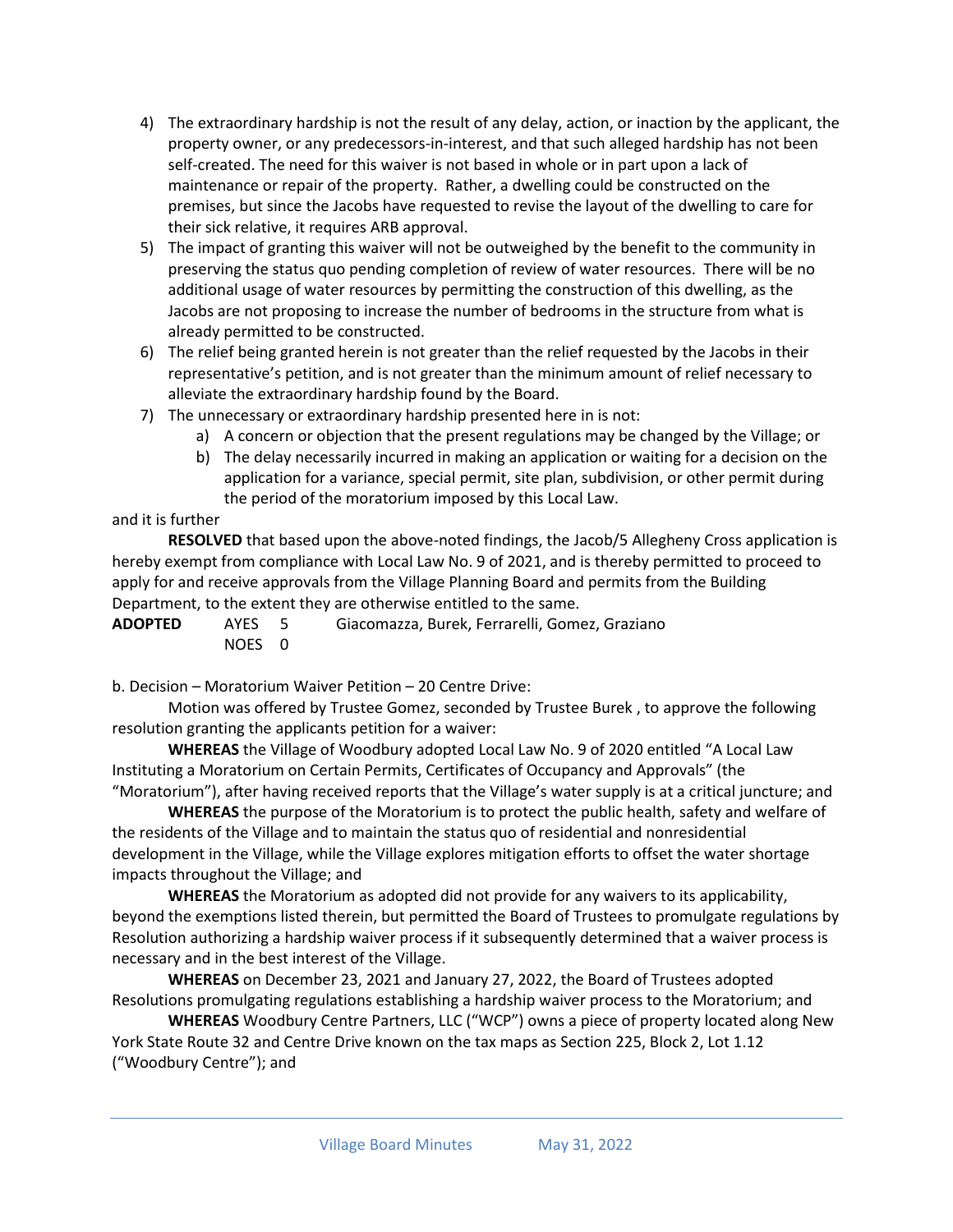**WHEREAS** there is a proposal to demolish the existing Pizzeria Uno and replace it with a Popeye's restaurant (also known as "Woodbury Chicken, LLC"); and

**WHEREAS** on April 1, 2022, Woodbury Chicken, LLC and Woodbury Centre submitted an application for an exemption from Local Law No. 9 of 2021 pursuant to Subsection E of the Resolution setting regulations establishing a hardship waiver process.

**NOW, THEREFORE, BE IT RESOLVED,** that the Village of Woodbury Board of Trustees hereby determines as follows:

- 1. Woodbury Centre, and specifically the location to be occupied by the Popeye's restaurant, had in place a municipal water connection to the Village of Harriman prior to the enactment of Local Law No. 9 of 2021.
- 2. Woodbury Centre provided proof of such connection to the Village of Harriman water system, which was reviewed by the Building Department, Water Department, Village Clerk and Village Engineer, which connection mitigates to an extent the demands on the Village water system and its potential new sources of water.
- 3. Pursuant to a memorandum from H2M architects + engineers dated April 12, 2022, the information provided is accurate, and there are no changes in use that may increase the usage of water.

and it is further

**RESOLVED** that based upon the above-noted findings, the Woodbury Chicken, LLC application is hereby exempt from compliance with Local Law No. 9 of 2021, and is thereby permitted to proceed to apply for and receive approvals from the Village Planning Board and permits from the Building Department, to the extent they are otherwise entitled to the same.

| <b>ADOPTED</b> | AYES 5 | Giacomazza, Burek, Ferrarelli, Gomez, Graziano |
|----------------|--------|------------------------------------------------|
|                | NOES 0 |                                                |

#### **New Business:**

a. Appointment to Planning Board – Term Beginning June 1, 2022: Motion was offered by Trustee Ferrarelli, seconded by Mayor Giacomazza, to reappoint Evan Yan to the Planning Board with a term to begin June 1, 2022 and expire May 31, 2027. **ADOPTED** AYES 4 Giacomazza, Ferrarelli, Gomez, Graziano ABSTAIN 1 Burek b. Appointment to Zoning Board of Appeals – Term Beginning June 1, 2022: Motion was offered by Trustee Gomez, seconded by Trustee Burek, to appoint Edward DeJesus to the Zoning Board of Appeals with a term to being June 1, 2022 and expire May 31, 2027. **ADOPTED** AYES 3 Giacomazza, Burek, Gomez NOES 2 Ferrarelli, Graziano c. Authorize Mayor to Sign – Agreement for Aerial Testing – Fire Department: This it was tabled as the agreement is currently being reviewed by Attorney Naughton.

EXTRA ITEM – Resignation from Revitalization Committee:

Motion was offered by Trustee Burek, seconded by Trustee Graziano, to accept, with regrets, the resignation of Brady DelVecchio from Revitalization Committee effective immediately.

```
ADOPTED AYES 5 Giacomazza, Burek, Ferrarelli, Gomez, Graziano
```
NOES 0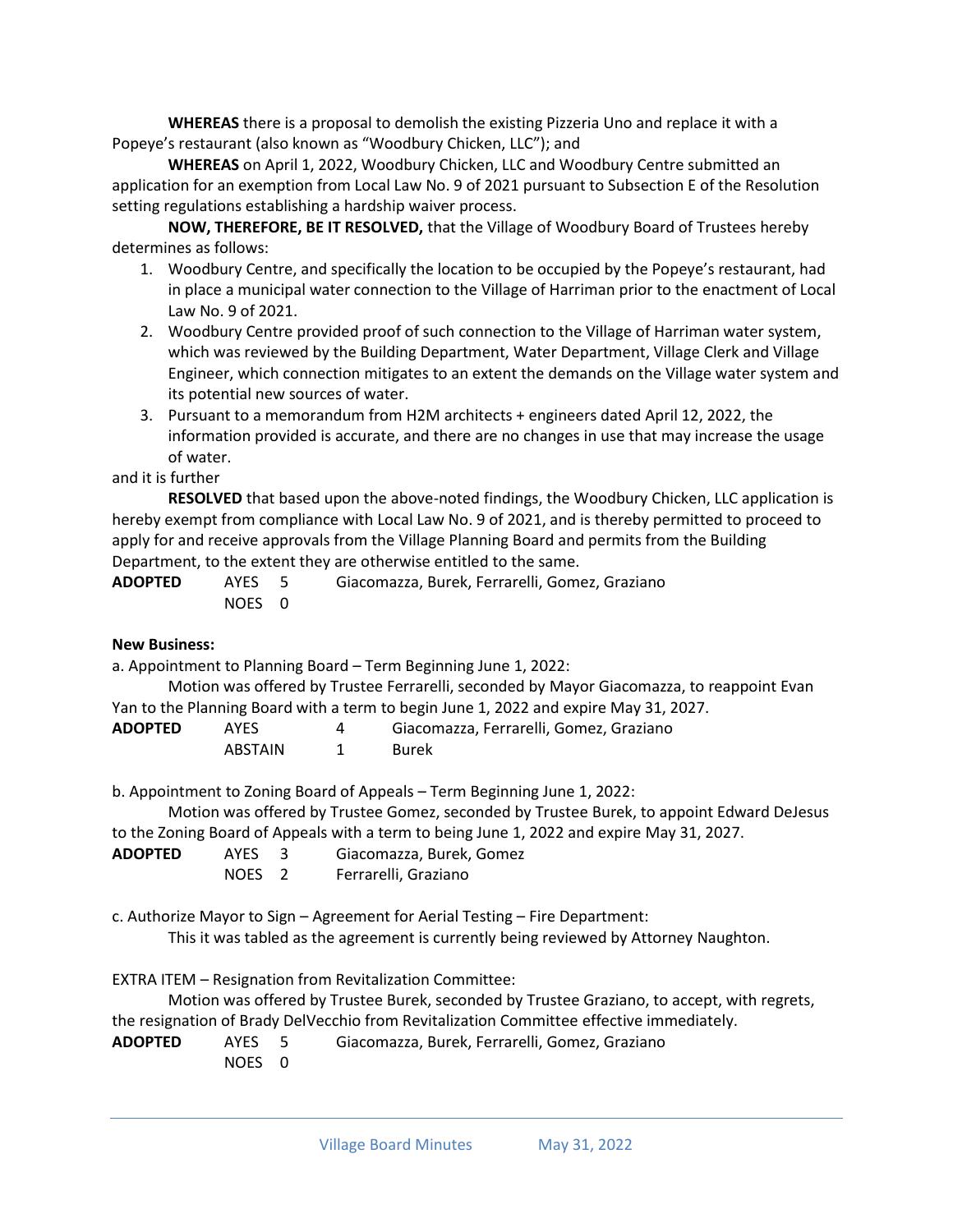#### **Public Comment:**

Melissa Jackson stated she lives on Hadley Farm Road. Adjacent to her property is Town open space and across the street the home there is being used as a shul. Over Memorial Day weekend the residents there created a street across the open space so individuals from Woodbury Junction can access the shul. They removed a fence and used wetlands. It was first a small walking path and now it is a road. Mayor Giacomazza suggested Ms. Jackson send to the Building Department the pictures and videos she has and he will follow-up with them and the HOA tomorrow. Ms. Jackson then stated the residents of 115 Roselawn Road strung lights all along Hadley Farm Road which she feels look like a fire hazard. Also the owners at 72 Southfield Farm Road erected a large tarp on her trees so they can block the view of her pool. They also have a four-foot fence with a 10-15 wall on top of it that she fears will fall onto her property causing damage. She has written the Building Department and was told they had permits which were awaiting final inspection. Trustee Graziano agreed the Building Inspector should inspect the area to see what is happening and Mayor Giacomazza stated he will speak to him tomorrow.

Maria Hunter thanked the Board for participating in the Memorial Day Parade. She thanked all that were involved, participated, watched and helped. Regarding the comments made by Ms. Jackson, she suggested she go before the Town Board since they own the property the road was constructed upon.

Edward DeJesus thanked the Board for appointing him to the ZBA.

Rachal Bruce thanked the Board for their vote on the videoconferencing local law.

### **Board Member/Department Comment:**

Inspector Panella stated he will address the issues raised by Ms. Jackson first thing in the morning.

Trustee Graziano stated he had the privilege of walking in the parade and stressed we all need to honor those individuals that sacrificed for our country. He thought it was overwhelming good to see the public participating and cheering all the marchers on. He thanked all that were involved in organizing the parade.

Trustee Ferrarelli thanked all for attending the meeting this evening. He noted he was also honored to be able to march in the parade and thanked all that were involved in the planning.

Trustee Burek thanked all for attending the meeting and participating in the process. She also thanked all that were involved in organizing the parade and all that served and gave their lives for our freedom. She congratulated those that were appointed to Boards and thanked Kevin Abrams for the time he served.

Trustee Gomez thanked to all that attended. Thanks to all that marched and involved in the parade. Thanks to the Department Heads and employees.

Mayor Giacomazza congratulated Frances Huang for her 20 years of service to the Town and community. He stated he agrees with the comments made about the parade and feels it was one of the best attended parades. Regarding the Ridge Road bridge - he understands it is an inconvenience to those that live in that area but stressed the Village's hands are tied as a tributary is involved, which